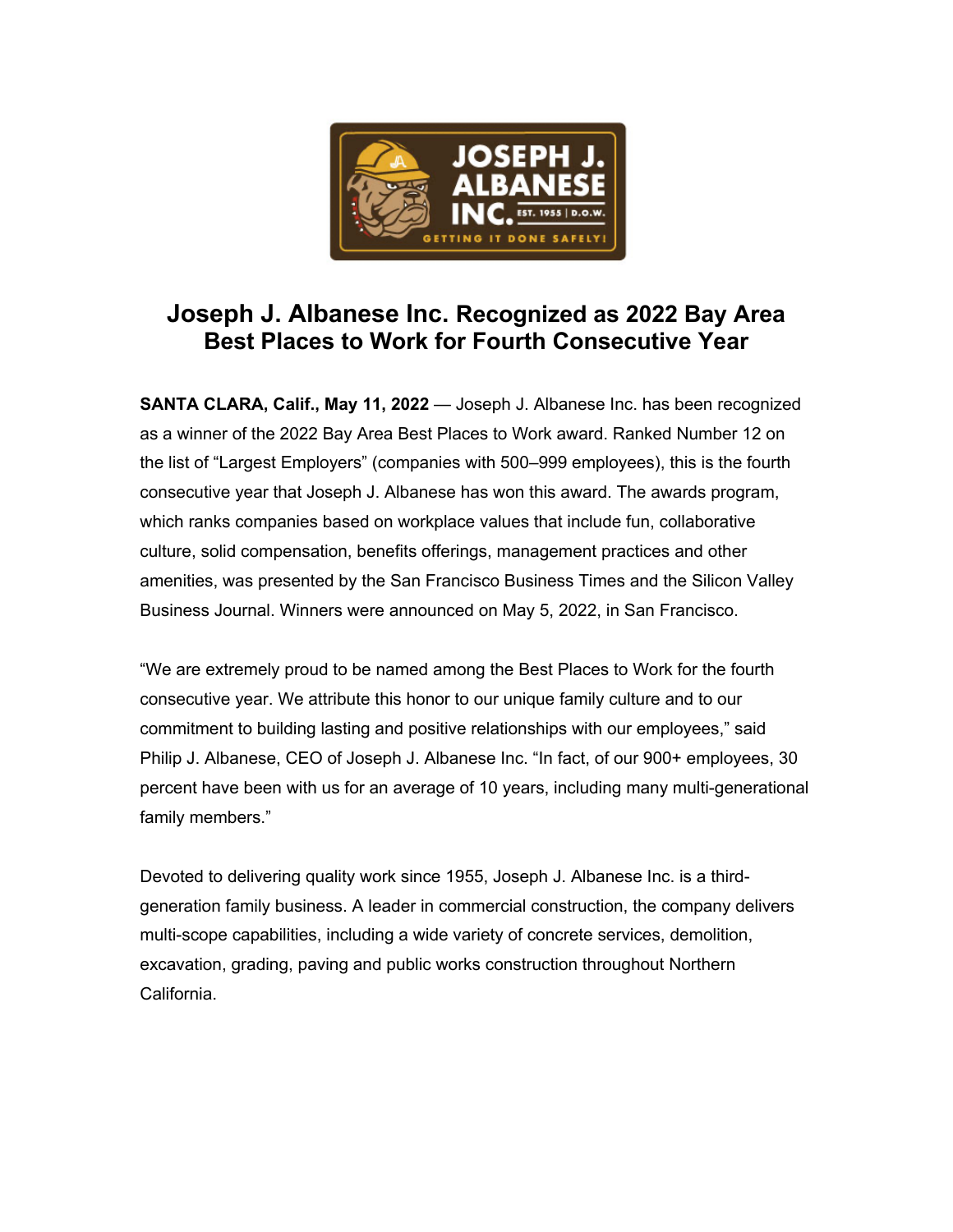A fast-growth commercial construction company supporting the booming construction industry in Silicon Valley and beyond, its team has built iconic structures throughout the Bay Area.

"Our talented team is our most important asset and makes our company who we are," Albanese added. "As a team, we are driven by passion, grounded in integrity and committed to getting the job done safely, on time and on budget."

Joseph J. Albanese Inc. is currently hiring for estimating, craft labor, project management and marketing positions as well as interns and apprentices. The company also offers great career opportunities for women. Apply here: https://www.jjalbanese.com/jobsopportunities

## **About 2021 Bay Area Best Places to Work**

Best Places to Work is an innovative publication and awards program produced by the San Francisco Business Times and the Silicon Valley Business Journal. The winning organizations were honored for having created exceptional workplaces that their employees value highly. Winners were chosen based on an online employee survey, which was administered by the employers and through a service provided by Quantum Workplace. The rankings are numeric based on Quantum's scoring process. The rankings were unveiled on May 6, 2022, in the San Francisco Business Times and the Silicon Valley Business Journal.

## **About Joseph J. Albanese, Inc.**

Founded in 1955 by Joseph J. Albanese, Joseph J. Albanese, Inc. is a family owned and operated construction company that has been led by three generations of the Albanese family. The company's mission is to foster an environment of opportunity and growth for its team while deliberately leveraging the organization's experience to provide value to all project stakeholders on every job. Focused on its core values of safety, truth and quality, the company has won numerous awards from the Silicon Valley Business Journal, including being named among the Best Places to Work for 2019, 2020, 2021 and 2022; 2020 Top Family-owned Businesses in Silicon Valley and Top Privately Held Businesses for the last 10 years.

# # #

**Media Contacts:**